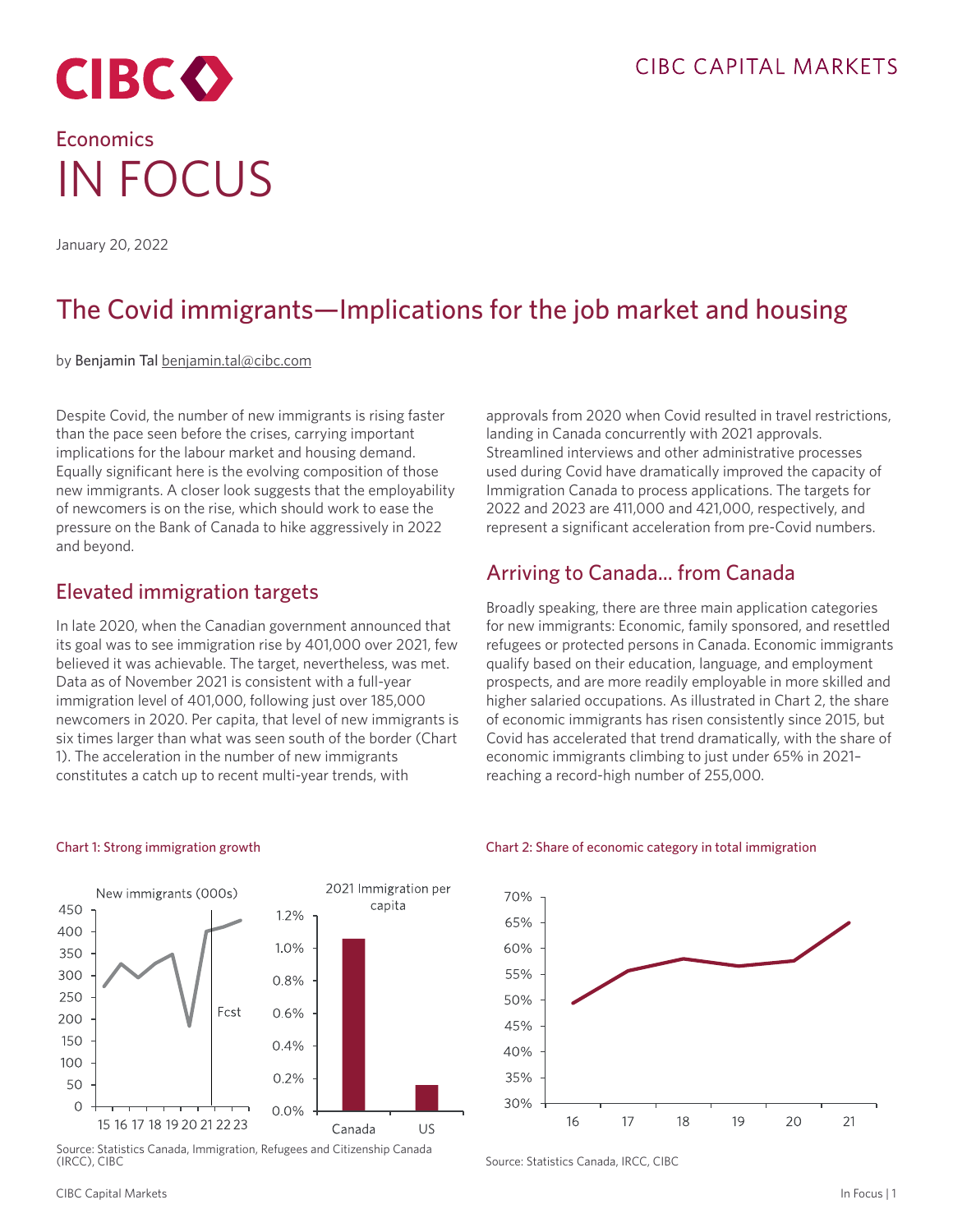



Source: Statistics Canada, IRCC, CIBC

The other side of the coin is the decline in the number and share of immigrants who are expected to be low income, and less likely to generate new employment or new demand for housing. These are caregivers and sponsored parents and grandparents. Caregivers, who are economic immigrants, have fallen dramatically since 2015, from 27,255 to 9,800 in 2019, and 2,195 through November in 2021. Arrivals of parents and grandparents sponsored under Family Class immigration fell from 22,010 in 2019 to 10,305 through November in 2021 (Chart 3).

When you think about new immigrants, the picture that comes to mind is an individual or a family arriving to Canada via one of the country's major airports. During Covid, only 30% of immigrants arrived this way. The other 70% of "new arrivals" arrived in Canada… from Canada. That is, those new permanent residents have lived in Canada as temporary residents. For them, becoming a permanent resident meant only a change in status, not a change of address (Chart 4, left). By far, the fastest growing category in that group is Canadian Experience. As the

Chart 4: Rising share of Canadian experience





Chart 5: Growing share of young adults among young immigrants

Source: Statistics Canada, IRCC, CIBC

name implies, the Canadian experience category includes individuals with specific Canadian work experience, as well as many who applied within Canada and had temporary work visas (including international students with work visas). Covid travel restrictions kept many of these visa holders in Canada, contributing at least in part, to the exponential rise in Canadian Experience immigration "arrivals" in Canada from 30,300 in 2019 to an estimated 135,000 in 2021 (Chart 4, right).

Naturally, we expect the share of new permanent residents already residing in Canada to decline from the very elevated level seen in 2021. However, recent government communication along with a significant rebound in work and international visa applications and approvals will work to maintain and grow the pool of potential non-permanent residents that will be eligible to become permanent. Therefore, we expect that in the coming years, led by the Canadian experience category, the share of new immigrants that already reside in Canada, will stabilize at a higher level seen before covid and reach close to 50%-55% of total new immigrants.

#### More employable

One derivative of the ongoing compositional change in immigration is a gradual increase in the share of young adult immigrants. Naturally, the immigrant age profile is significantly younger than the domestic population. But the gap is widening, as the median age of non-immigrants is rising alongside the share of prime-age immigrants. Zooming in on the important age group of 15-29, its share in total new immigrants rose slowly before Covid but has accelerated dramatically during Covid to account for no less than 42% of all new immigrants in 2021 (Chart 5). At the same time, the shares of new immigrants below the age of 14 and above the age of 60 have declined notably during Covid. The recent dramatic change in the age profile of new immigrants was in large part due to the increased reliance on existing residents (including students) as a source of new immigration. As discussed earlier, to the extent that that trend continues (albeit at a lower level seen in 2021), look for

### Source: Statistics Canada, IRCC, CIBC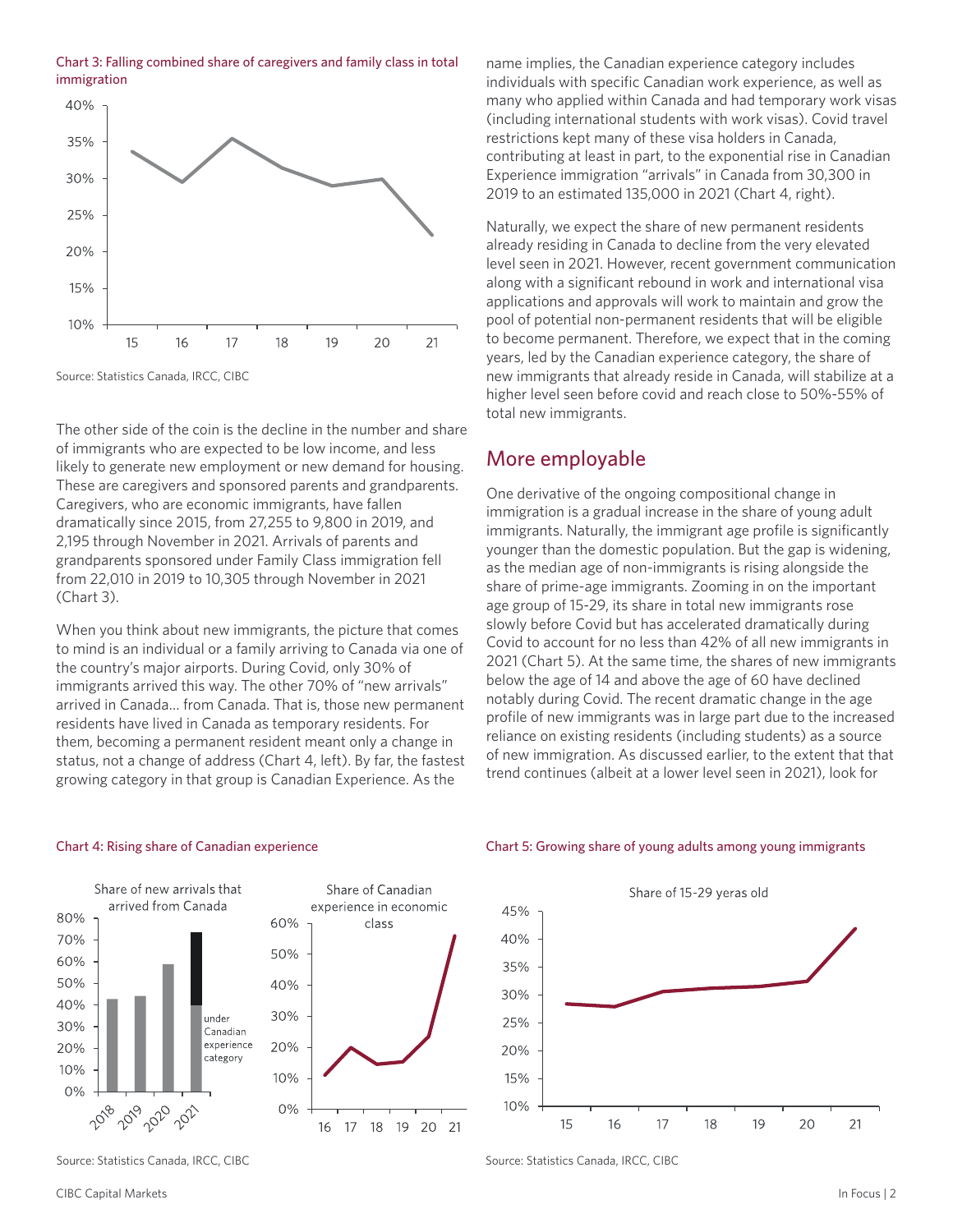

Source: Statistics Canada, IRCC, CIBC

the average age of new adult immigrants to be lower than it was pre-Covid.

The combination of an increased share of new immigrants with Canadian experience, and the rise in the share of young adults, means increased employability. But to what extent are their skill sets aligned with what the labour market needs. Chart 6 takes a long-term view and reveals a gradual decline in the share of managerial and professionals in the labour market, alongside an increase in the share of skilled and technical occupations. The share of labourers among new immigrants is still relatively low.

Digging deeper, we mapped the growth since 2019 in newcomers by their intended occupation, against the increase in job vacancies by occupation (Chart 7). There is clearly a positive correlation, which implies reasonable alignment, but there are some notable exceptions. While the need for trades and transport, as well as equipment operations workers is on the rise, the growth in the number of newcomers in those occupations is close to nil. The same goes for health

#### Chart 7: Reasonable alignment between job vacancies and immigration skill set — with some exceptions



Source: Statistics Canada, IRCC, CIBC

occupations that are in high demand — suggesting that the system can benefit from some fine tuning.

Overall, judging from the lower pace of wage growth in Canada relative to the US, it is clear that those forces are already playing a role in easing the labour shortage in the Canadian labour market. The expected acceleration in the number of new immigrants, their changing composition, and a reasonable alignment with the needs of the job market, will work to provide the Bank of Canada with some flexibility in the pace of monetary tightening due to the taming impact of new immigrants on wage inflation.

#### Faster path to homeownership

Another factor to consider here is the link between the increase in immigration and housing demand. The notable decline in immigration in 2020 did not impact the housing market materially, in part reflecting the fact that many non-permanent residents stayed in the country with extended or expired visas due to travel restrictions, and therefore continued to "consume" real estate. In 2021, the opposite was the case. The dramatic increase in immigration had an only limited impact on housing demand since, as indicated earlier, 70% of those new immigrants already resided in Canada and therefore did not introduce new demand for housing.

Two more important points here: first, the rising proportion of young adult new immigrants with Canadian experience might work to shorten the length of time between "arrival" and home purchasing. Today, the assumption is that new immigrants purchase a home, on average, five or six years after arrival. We suggest that given that many of them were already in Canada before the change in status, they might be in a position to purchase a home earlier.

Second, we suggest that official figures underestimate actual household formation due to immigration, and therefore housing demand. Household formation is determined by translating population growth into the number of households by using estimates of headship rates, or the number of households created from a given number of persons. Headship rates accelerate rapidly from 0% to about 50% from the age of 15 through to early 30s, and then continue to rise at a more gradual pace into the 70+ age group when it starts falling.

Current official estimates of headship rates are based on the headship rates from the 2016 Census and are calculated by CMHC by translating Statistics Canada's population growth into household formation. The issue is that those calculations assume the same headship rate for new immigrants and non-immigrants. That's problematic. For example, the rate of headship creation of immigrants in their late teens and 20s is likely to be substantially understated, as the Census materially overstates the share of that age cohort that remains in their parental home. And the growing share of young adult immigrants suggests that this undercounting will be even more significant in the future. Overall, we estimate that in the 2021 official household formation count, actual formations were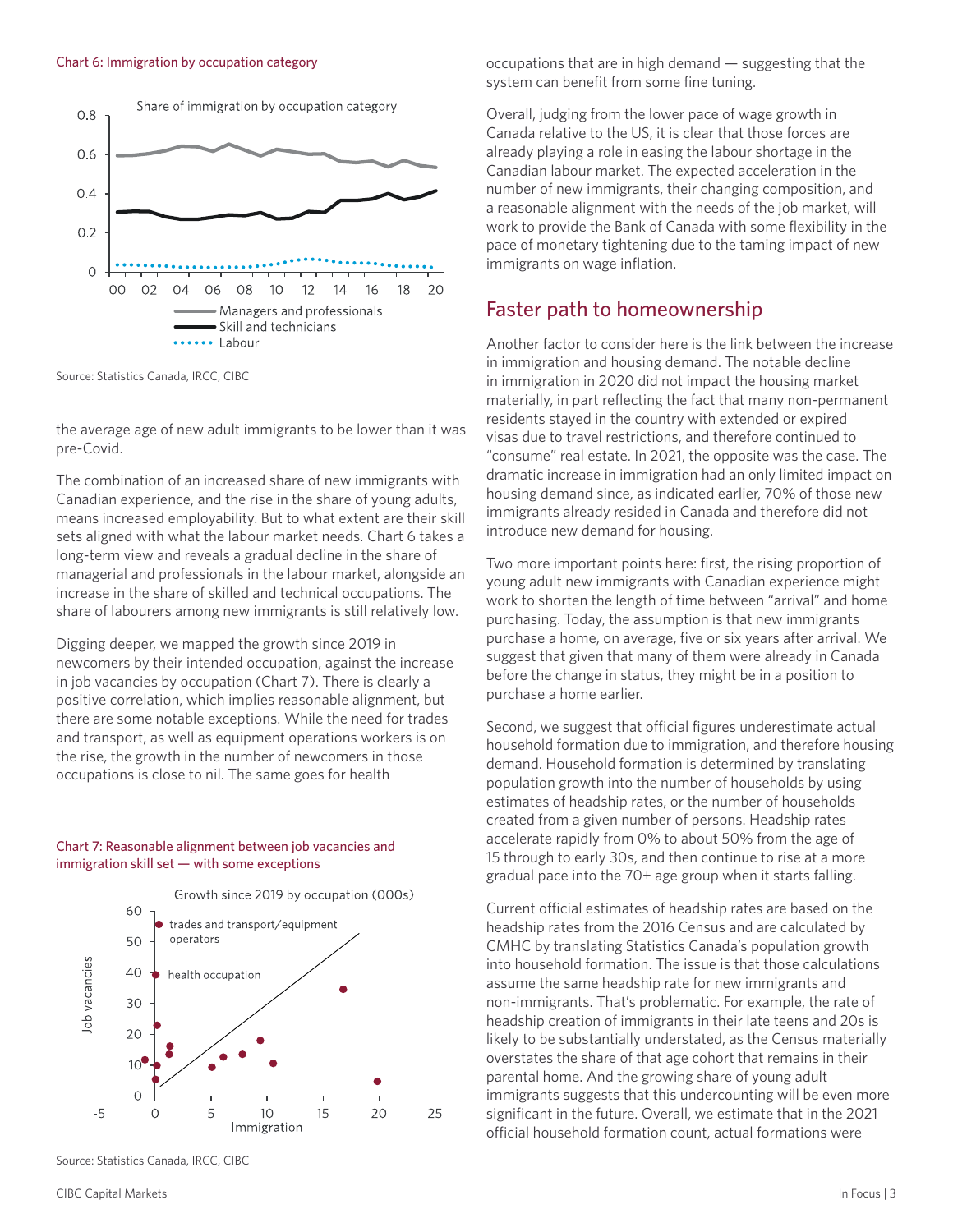underestimated by no less than 52,000 households, and that estimation gap is expected to grow in the coming years (Chart 8).

Bottom line: the growing number of new immigrants and their changing composition is helping to ease the labour shortage in Canada and is working to limit wage inflation and therefore provide the Bank of Canada with enough justification to hike more slowly than what's priced in by the market. The same trajectory of the increased share of young adults with Canadian experience might work to shorten the duration of the path to homeownership. We also suggest that housing demand is stronger than estimated by official figures due to the undercounting of household formation amongst new immigrants. A pre-condition for any supply-led housing policy is a more accurate and realistic picture of actual demand.

#### Chart 8: Official estimates undercount household formation by immigrants



Source: Statistics Canada, IRCC, CIBC